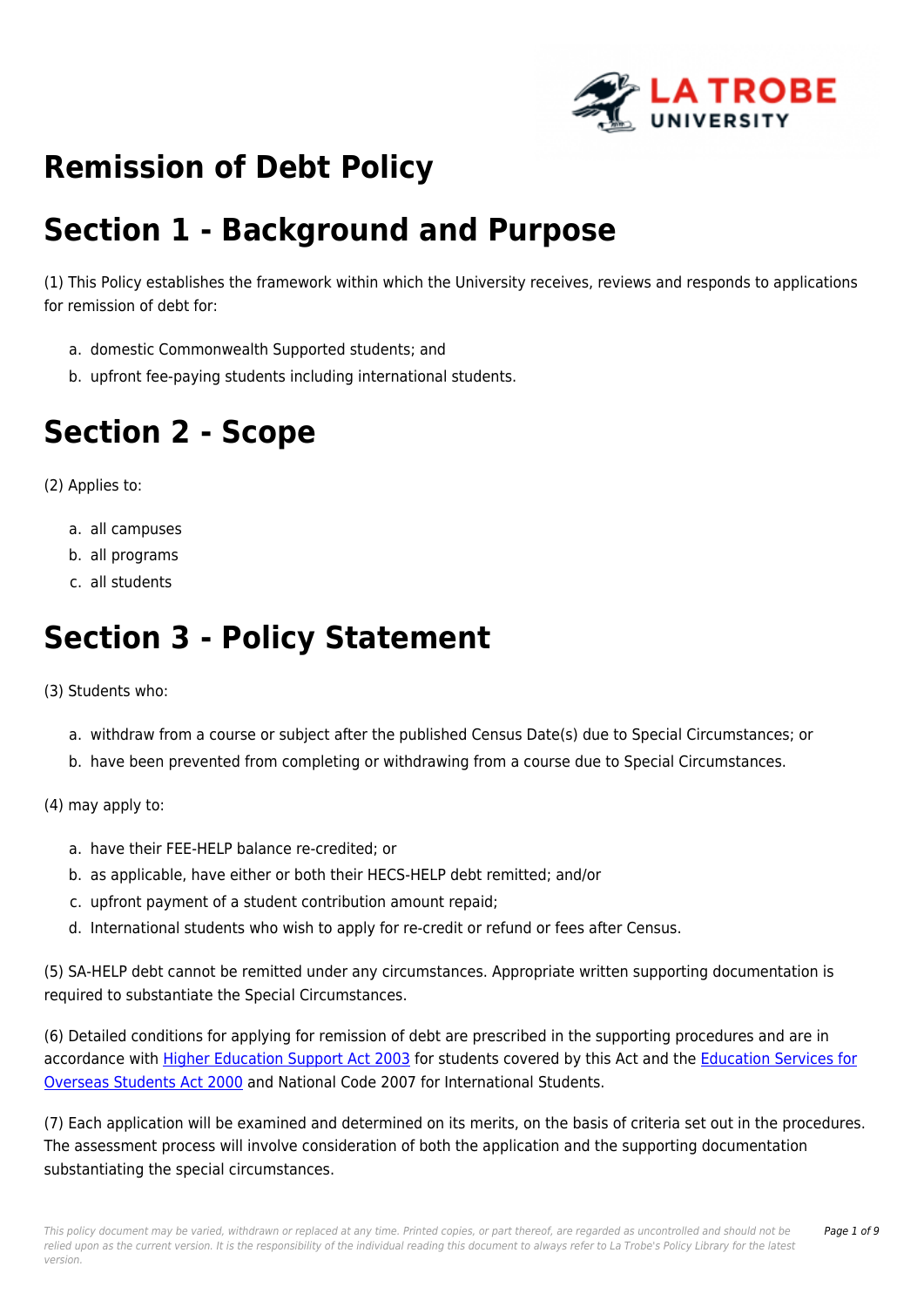# **Section 4 - Procedure**

#### **Preamble**

(8) These Procedures provide a fair, equitable and transparent process for applying for and assessing applications for remission of HECS-HELP and FEE-HELP debts for domestic students in accordance with the Higher Education Support Act 2003 and its associated administrative guidelines.

(9) International Students may apply for remission of fee liability for in compelling and compassionate circumstances in accordance with the ESOS Act and National Code 2007.

#### **General**

(10) All students are entitled to apply for a remission of debt where demonstrable and verifiable special circumstances prevent the completion of a subject or course.

### **Part A - Application Process**

(11) Students seeking remission of debt or fee liability (including international students), must submit an Application for Remission of Debt Form with all required supporting documentation.

(12) The details for appropriate supporting documentation are in Part E.

### **Part B - Special Provisions for International Students**

(13) International students may apply for remission of fee liability under the same criteria as domestic students. International students who are approved for remission of fee liability due to Special Circumstances have two options outlined in Part J.

### **Part C - Advising Students of the Process**

(14) A student who withdraws from a subject after census date due to Special Circumstances may apply using an Application for Remission of Debt Form for a remission or refund. Special Circumstances are defined in part E and F.

### **Part D - When a Student can apply for a Remission**

(15) A student may apply for a remission of debt if the student withdraws from their subject after the census date and has not completed the subject requirements.

(16) A student cannot apply for a remission if the subject has been successfully completed (See Part H).

### **Part E - When the University must Remit**

(17) An application is considered by the Senior Coordinator Fees, Financial Aid and Government Reporting or nominated officer on the basis of Special Circumstances that apply to the student and are demonstrated to:

- a. be beyond the applicant's control;
- b. not have made their full impact on the applicant until on, or after, the census date; and
- c. have made it impracticable for the applicant to complete the requirements for the unit in the period during which the applicant undertook, or was to undertake, the subject.

#### (18) The applicant's statement of the Special Circumstances must include supporting documentation from an

This policy document may be varied, withdrawn or replaced at any time. Printed copies, or part thereof, are regarded as uncontrolled and should not be relied upon as the current version. It is the responsibility of the individual reading this document to always refer to La Trobe's Policy Library for the latest version.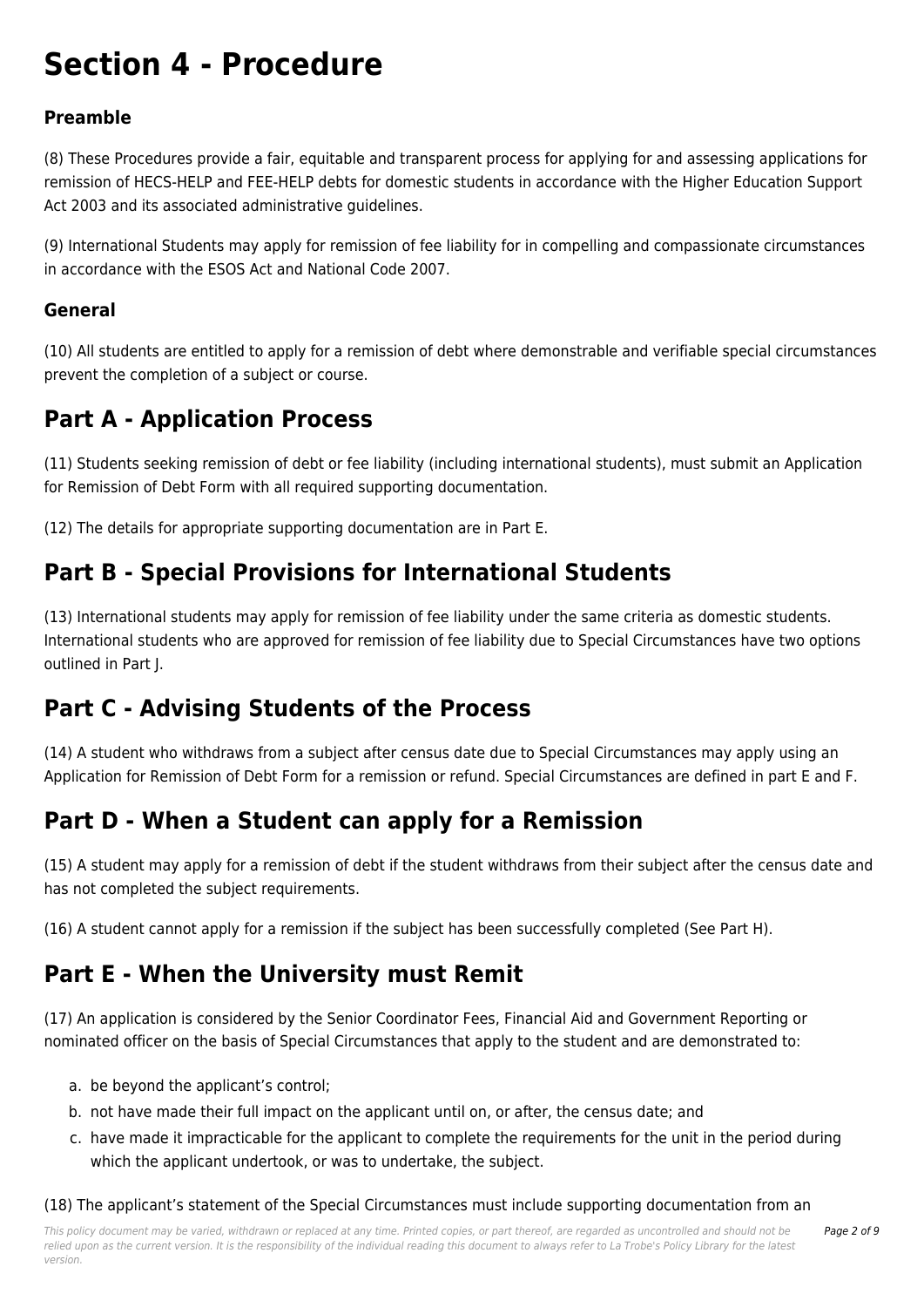independent source or authority that clearly:

- a. identifies the special circumstances;
- b. dates the occurrence of the special circumstances;
- c. states the duration of the special circumstances; and
- d. describes the level of impact of the Special Circumstances on the student's capacity to complete the subject or withdraw by the Census Date.
- (19) For example, supporting documentation may include detailed:
	- a. Medical Statement completed by a Medical Professional that describes at a minimum;
	- b. the date of the consultation with Medical Professional;
	- c. an indication of whether a diagnosis is based on an examination by the practitioner or a self-report by the student;
	- d. the severity of the impact of the condition upon the student's ability to complete the subject or withdraw by the Census date;
	- e. the dates/duration of the impact (a standard medical certificate is not sufficient);
	- f. statement from a minister of religion;
	- g. statement from a counsellor;
	- h. statement from a police officer;
	- i. statement from an employer regarding significant changes in employment circumstances;
	- j. copy of death certificate or death notice of a close family member and proof of relationship to the deceased;
	- k. letter from a lecturer, head of school or relevant University staff familiar with the student's circumstances.

(20) If a student is unable to supply documentation from an independent source a statutory declaration may be submitted that describes:

- a. why a fee remission is being sought;
- b. what supporting documentation has been sought;
- c. when it was sought and why it cannot be provided.

(21) Students should be aware that it may be difficult to make a positive decision on the basis of a statutory declaration alone.

(22) The University considers the applicant's claims on its individual merits, together with any independent supporting documentary evidence that substantiates these claims.

## **Part F - Special Circumstances**

Special Circumstances are determined against the following criteria:

#### **Impracticable for the person to complete the unit of study requirements**

(23) Special Circumstances that make it impracticable for the applicant to complete the requirements for their unit may include:

- a. medical circumstances (for example, where an applicant's medical condition has changed to such an extent that he or she is unfit and unable to continue studying);
- b. family/personal circumstances (for example, death or severe medical problems within a family, or unforeseen family financial difficulties, so that it is unreasonable to expect an applicant to continue studies);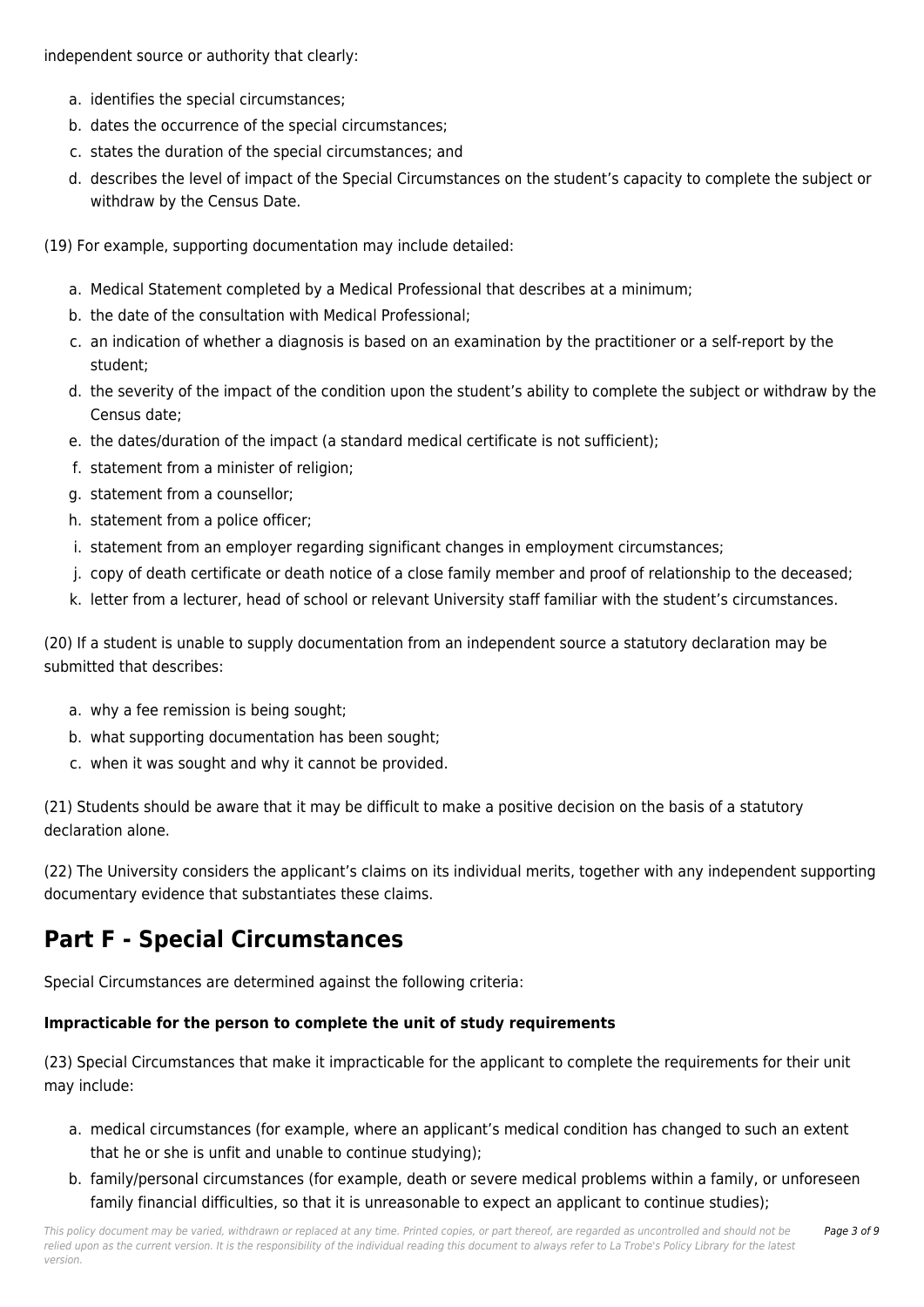- c. compelling or compassionate circumstances such as natural disaster;
- d. employment related circumstances (for example, where an applicant's employment status or arrangements have changed so that the applicant is unable to continue his or her studies, and this change is beyond the applicant's control. This option is not available for International Students with student visas that specify restrictions on employment); or
- e. course related circumstances (for example, where the University has changed the subject it had offered and the applicant is disadvantaged by either not being able to complete the subject, or not being given credit towards other subjects or courses.

#### **Beyond a Person's Control**

(24) Circumstances that are beyond an applicant's control if a situation occurs that a reasonable person would consider is not due to the applicant's action or inaction, either direct or indirect, and for which the applicant is not responsible. This situation must be unusual, uncommon or abnormal.

#### **Do Not Make Full Impact Until On or After the Census Date**

(25) Circumstances that do not make their full impact on the applicant until on or after the census date for the unit if the applicant's circumstances occur:

- a. before the census date, but worsen after that day;
- b. before the census date, but the full effect or magnitude does not become apparent until after that day; or
- c. on or after the census date.

(26) An applicant is unable to complete the requirements for a subject, for example, if the applicant is unable to:

- a. attend sufficient lectures or tutorials or meet other compulsory attendance requirements in order to meet their compulsory subject requirements; or
- b. complete the required assessable work; or
- c. sit the required examinations; or
- d. complete any other subject requirements because of their inability to meet the above.

(27) The University will consider whether at the time the applicant's Special Circumstances emerged, it was already apparent the student would not meet the requirements of the subject due to the Special Circumstances. For example, this situation may arise where an applicant has not met progressive requirements relating to compulsory assessment and/or attendance at classes for the subject.

(28) If an applicant has not met the ongoing compulsory requirements of the subject, their failure to sit the final examination (and/or the special examination) does not of itself make it impracticable for them to complete the subject. In this case the University may make a decision not to remit or re-credit.

(29) Note: These requirements for continuous assessment and attendance would need to be stated explicitly in the University's rules prior to the commencement of the subject (and substantiated if the need arises).

### **Part G - Exceptions to Special Circumstances**

(30) Special Circumstances do not include, for example:

- a. lack of knowledge or understanding of requirements under these guidelines; or
- b. an applicant's incapacity to repay a HELP debt, as repayments are income contingent and the applicant can apply for a deferral of a compulsory repayment in certain circumstances.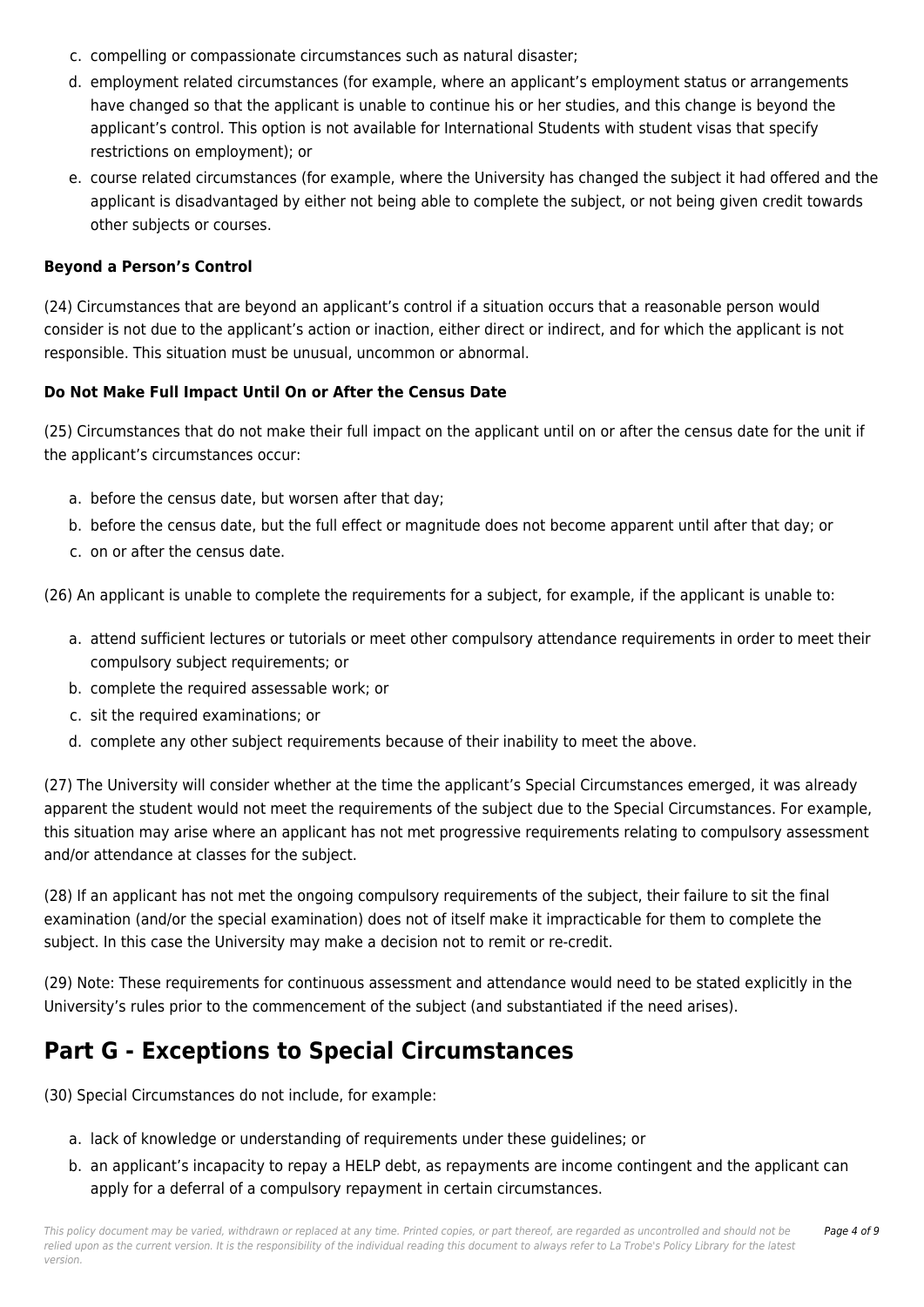## **Part H - Timeframe for Making Decisions**

(31) An application for a remission or a re credit must be made, in writing:

- a. within 12 months of the withdrawal date; or,
- b. if the person has not withdrawn, within 12 months of the end of the period of study in which the subject was, or was to be, undertaken.

(32) Where a student has deferred, the 12 month period applies from the end of the period of deferment. The University has the discretion to waive this requirement if it is satisfied that the application could not be made within the time limits. The University considers an application within 14 calendar days of receipt.

## **Part I - Notifying Students of the Decision**

(33) The University will notify the applicant by email and post of its decision and the reasons for making the decision within 28 calendar days of receipt of application.

(34) The University will advise the applicant by email and post of their rights for a review of the decision if the applicant is unsatisfied with the outcome and that the time limit for applying for a review of a decision is 28 days from the day the applicant first received notice of the decision.

(35) The applicant is taken to have received notice of the decision 1 day after the date on the notice of decision and the 28 days timeframe begins on this day. For example:

- a. Notice of decision dated 1 September;
- b. Applicant taken to have received notice of decision by 2 September;
- c. The 28 days count begins on 2 September;
- d. A request for a review of the decision must be received by close of business on 29 September.

## **Part J - Impact of Decision on Academic Grade**

(36) The University considers that Special Circumstances which warrant remission also warrant reconsideration of any fail grades incurred as a result of those Special Circumstances (see Part F). Thus where the University approves an application for a remission:

- a. for domestic students a fail grade will convert to NRA (No Result Available) for any subject for which the criteria for the remission have been satisfied. Subjects with an NRA do not count towards completion of a course and are not included in the calculation of Weighted Average Mark (WAM);
- b. for international students there are two possible options:
	- i. a withdrawal grade (Withdrawn) may be entered for the subject(s) on the Academic Record. Subjects with a withdrawn grade do not count towards completion of a course and are not included in the calculation of Weighted Average Mark (WAM). In this case, an international student would not be refunded the fee for that subject;
	- ii. the relevant subject(s) will be deleted from the Academic Record and Leave of Absence or Discontinuation of Enrolment will be assessed and processed where relevant and reported accordingly. The student may be refunded some or all of their fee (see La Trobe University Refund Policy).

## **Part K - Reporting of the Decision**

(37) The University will notify the Department of Education and Training (DET) of decisions to remit through the

This policy document may be varied, withdrawn or replaced at any time. Printed copies, or part thereof, are regarded as uncontrolled and should not be relied upon as the current version. It is the responsibility of the individual reading this document to always refer to La Trobe's Policy Library for the latest version.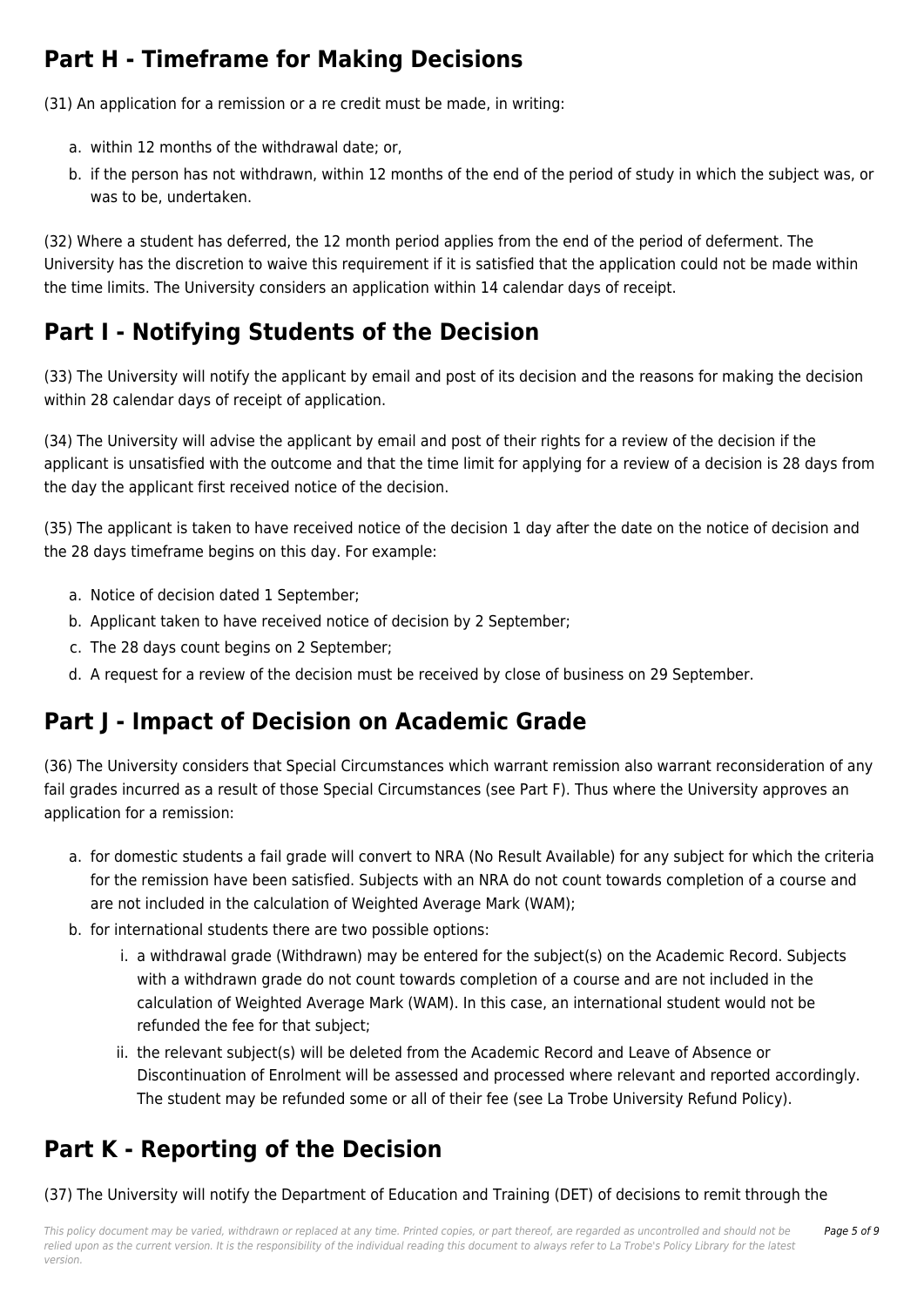Revisions File for students covered under the HESA Act 2003

(38) The University is required to report outcomes for International Student Visa Holders applications to the [Department of Home Affairs \(DHA\)](https://policies.latrobe.edu.au/download.php?id=43&version=5&associated) where applicable.

## **Part L - Review of Decision/Appeal**

(39) The time limit for applying for a reconsideration of a decision is 28 calendar days from the day the applicant first received notice of the decision. The applicant must state in writing the reasons why they are applying for a reconsideration of a decision.

(40) The reviewer will be an officer who was not involved in the original decision and senior to the officer who made the original decision. On receipt of the request for a reconsideration, the reviewer will acknowledge receipt in writing within 14 calendar days. The acknowledgement will include:

- a. a unique reference number;
- b. a statement of the time frame within which a decision will be made;
- c. notification of the student's right to appeal and avenues for appeal.

(41) All applications for a review of a decision must be directed to:

Deputy Director, Student Administration La Trobe University Bundoora VIC 3086

(42) On making a decision, the reviewer will notify the applicant by email (where possible) and post of:

- a. the reviewer's decision and the reviewer's reasons for making the decision (the reviewer may confirm the decision, vary the decision, or set the decision aside and substitute a new decision);
- b. avenues for further consideration outlined below for domestic students and International Student Visa holders

(43) Domestic Students: the applicant's right to appeal to the AAT if not satisfied with the review decision, the contact details of the nearest AAT registry and the approximate cost of an appeal to the AAT.

(44) If an original decision has been confirmed, varied or set aside, a Commonwealth Supported (domestic) applicant has the right to apply to the Administrative Appeals Tribunal (AAT) for a reconsideration of the University's decision not to remit or re-fund. The application must generally be made within 28 days from the date that they receive the reviewed decision. Refer to http://www.aat.gov.au/.

(45) All International Student (any visa subclass) Visa Holders: International Student Visa holders make an appeal in writing to the University Ombudsman. There is no cost. The contact details are:

Ombudsman La Trobe University Room 136, Level 1, Peribolos East Bundoora, Victoria 3086 Ph: 03 9479 1897 Fax: 03 9479 3897 Email: ombudsman@latrobe.edu.au Web:<https://www.latrobe.edu.au/about/management/organisation/ombudsman>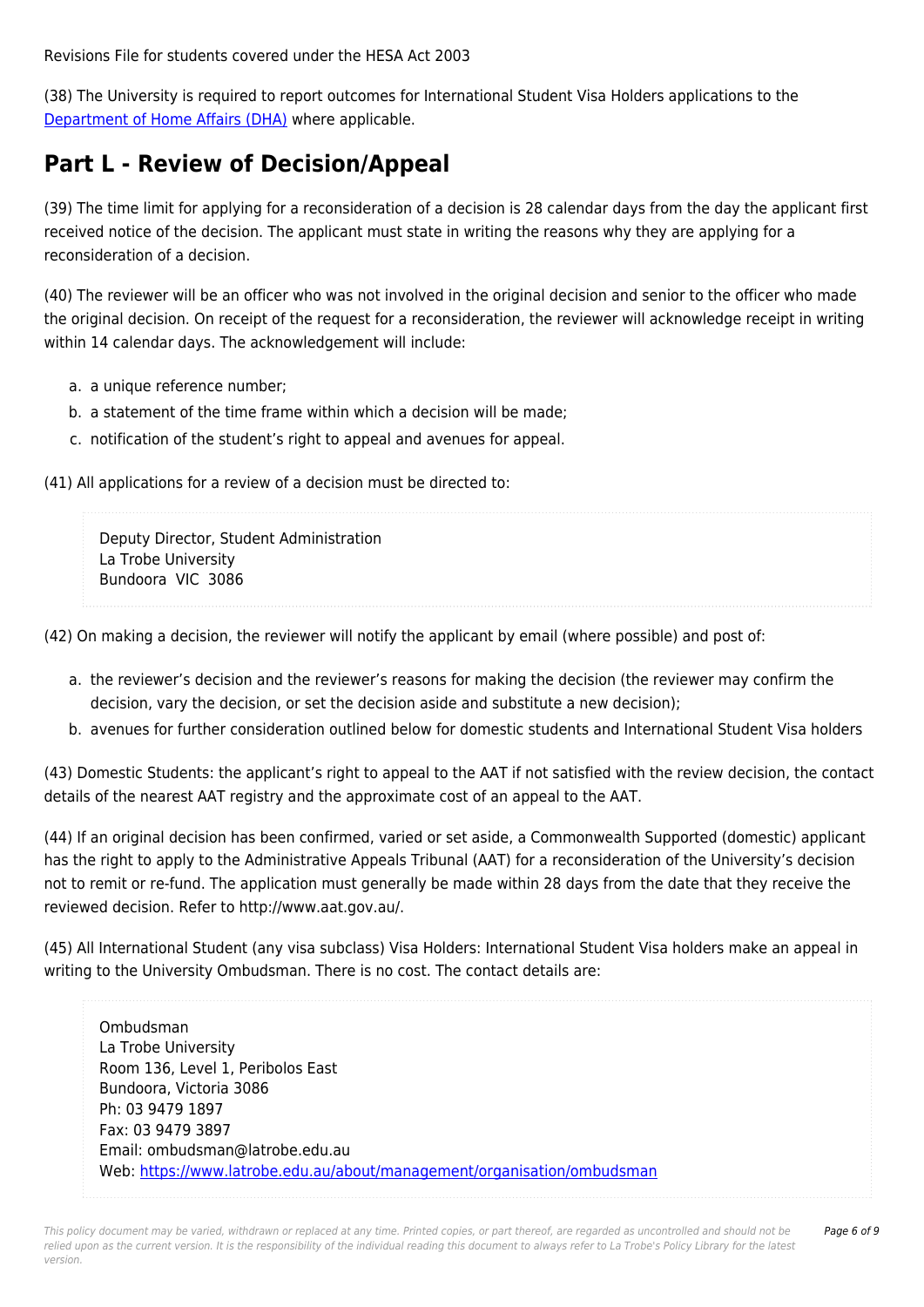(46) If the complaint or grievance is not resolved through the University Ombudsman students may lodge a complaint with the Victorian Ombudsman. There is no cost.

(47) Students who have not followed the steps laid down in the relevant University procedures may be asked to do so by the Victorian Ombudsman before a complaint is accepted for consideration. The contact details are:

Victorian Ombudsman Office Level 2, 570 Bourke Street Melbourne Victoria 3000 Ph: 03 9613 6222 Email: ombudvic@ombudsman.vic.gov.au Web: [https://www.ombudsman.vic.gov.au](https://www.ombudsman.vic.gov.au/)

## **Part M - Provision of False or Misleading Information by a Student**

(48) If the University knows or believes that a student has provided false or misleading information in their application for remission of debt, the University will notify the student immediately and will not take any further action with regards to the application.

(49) The University will notify the DET of any suspected offences and will provide a copy of the student's application and any other relevant information or material as requested by DET.

(50) [Department of Home Affairs \(DHA\)](https://policies.latrobe.edu.au/download.php?id=43&version=5&associated) will be notified as appropriate.

### **Part N - Refund Process**

(51) The University reserves the right to credit any overpayment in fees against current and future semester enrolment liabilities with the University, except where otherwise defined by the Act, or where the student specifically requests the refund of such overpayments.

# **Section 5 - Definitions**

(52) For the purpose of this Policy and Procedure:

- a. Census date: the date when a student becomes financially liable for as subject they are enrolled in;
- b. Debt: Debt incurred as a result of deferred or up-front fees or tuition fees;
- c. Remission of fee liability: cancellation of a debt owed by a student to the University, including tuition fees or student contribution charges which are incurred at the Census date;
- d. Special Circumstances:
	- i. are beyond the person's control; and
	- ii. do not make their full impact on the person until on or after the census date for the unit of study in question; and
	- iii. make it impracticable for the person to complete the requirements for the unit during the period during which the person undertook, or was to undertake, the unit. (Chapter 3 Special Circumstances, Higher Education Support Act 22003 (Administrative Guidelines 2012)).
	- iv. Special Circumstances do not include:
		- lack of knowledge or understanding of requirements; or
		- a student's incapacity to repay a Higher Education Loan Program (HELP) debt, as repayments are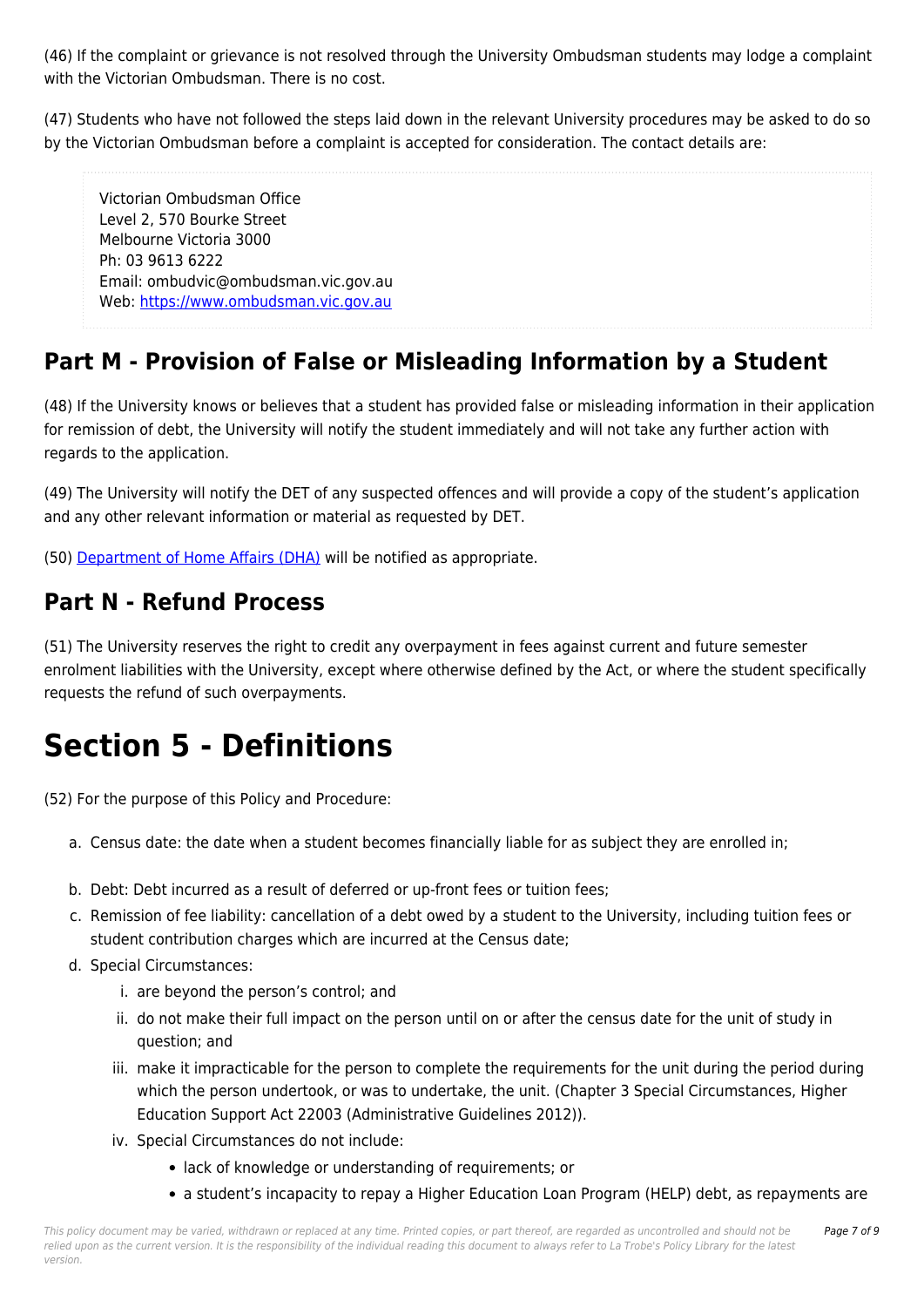income contingent and the student can apply for a deferral of a compulsory repayment in certain circumstances.

# **Section 6 - Stakeholders**

Responsibility for implementation – Manager, Business Systems and Solutions.

Responsibility for monitoring implementation and compliance – Executive Director, Student Services and Administration.

This policy document may be varied, withdrawn or replaced at any time. Printed copies, or part thereof, are regarded as uncontrolled and should not be relied upon as the current version. It is the responsibility of the individual reading this document to always refer to La Trobe's Policy Library for the latest version.